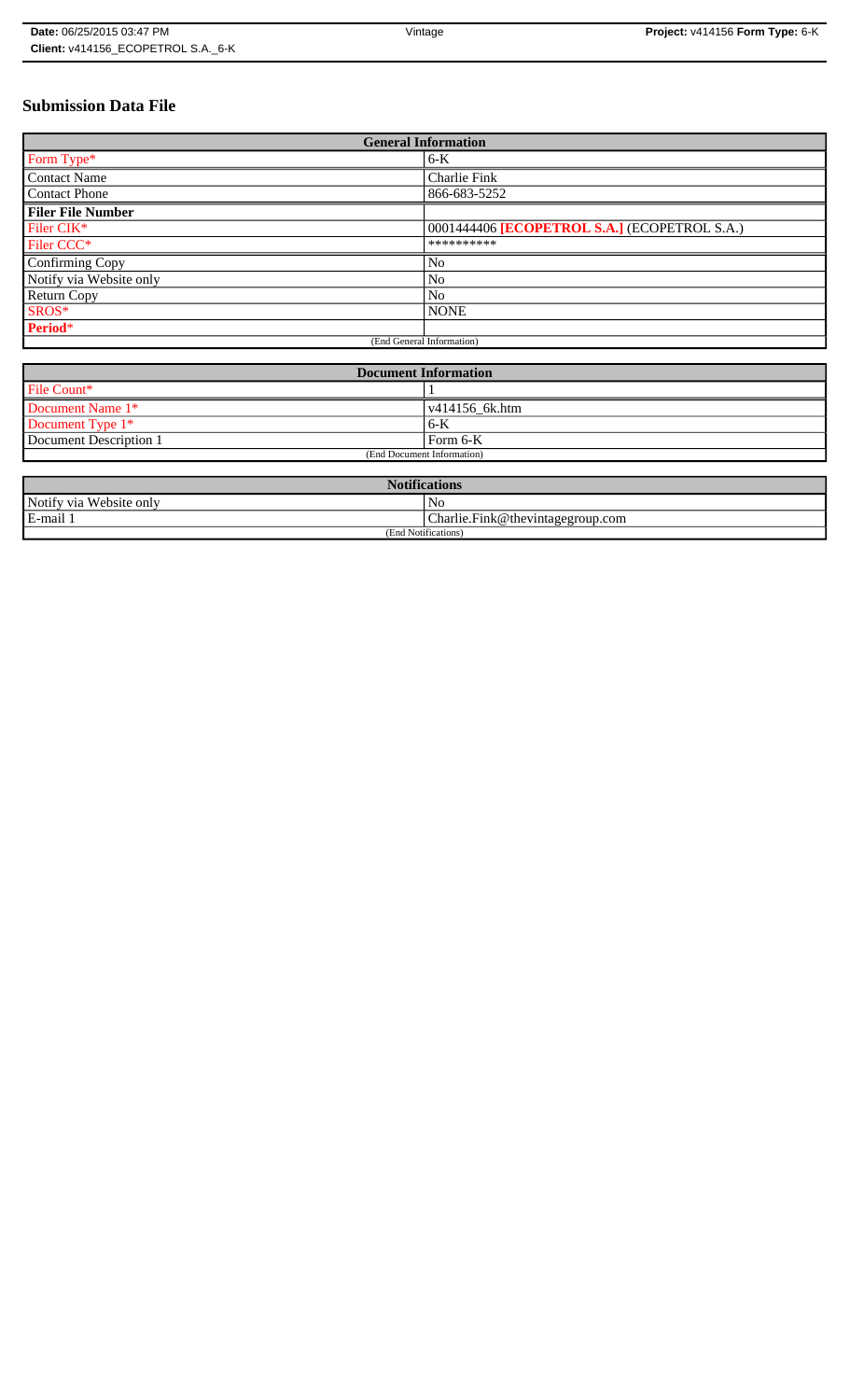#### **UNITED STATES SECURITIES AND EXCHANGE COMMISSION Washington, D.C. 20549**

#### **FORM 6-K**

#### **REPORT OF FOREIGN PRIVATE ISSUER PURSUANT TO RULE 13a-16 OR 15d-16 UNDER THE SECURITIES EXCHANGE ACT OF 1934**

For the month of June, 2015 Commission File Number 001-34175

ECOPETROL S.A.

(Exact name of registrant as specified in its charter)

N.A.

(Translation of registrant's name into English)

COLOMBIA

(Jurisdiction of incorporation or organization)

Carrera 13 No. 36 – 24 BOGOTA D.C. – COLOMBIA

(Address of principal executive offices)

Indicate by check mark whether the registrant files or will file annual reports under cover of Form 20-F or Form 40-F.

Form 20-F  $\boxtimes$  Form 40-F  $\Box$ 

Indicate by check mark if the registrant is submitting the Form 6-K in paper as permitted by Regulation S-T Rule 101(b)(1)

Yes $\Box$  No  $\boxtimes$ 

Indicate by check mark if the registrant is submitting the Form 6-K in paper as permitted by Regulation S-T Rule 101(b)(7)

 $\mathbf{Yes} \ \square \ \mathbf{No} \ \boxtimes$ 

Indicate by check mark whether the registrant by furnishing the information contained in this form is also thereby furnishing the information to the Commission pursuant to Rule 12g3-2(b) under the Securities Exchange Act of 1934.

### $Yes \Box No \boxtimes$

If "Yes" is marked, indicate below the file number assigned to the registrant in connection with Rule 12g3-2(b): 82-  $N/A$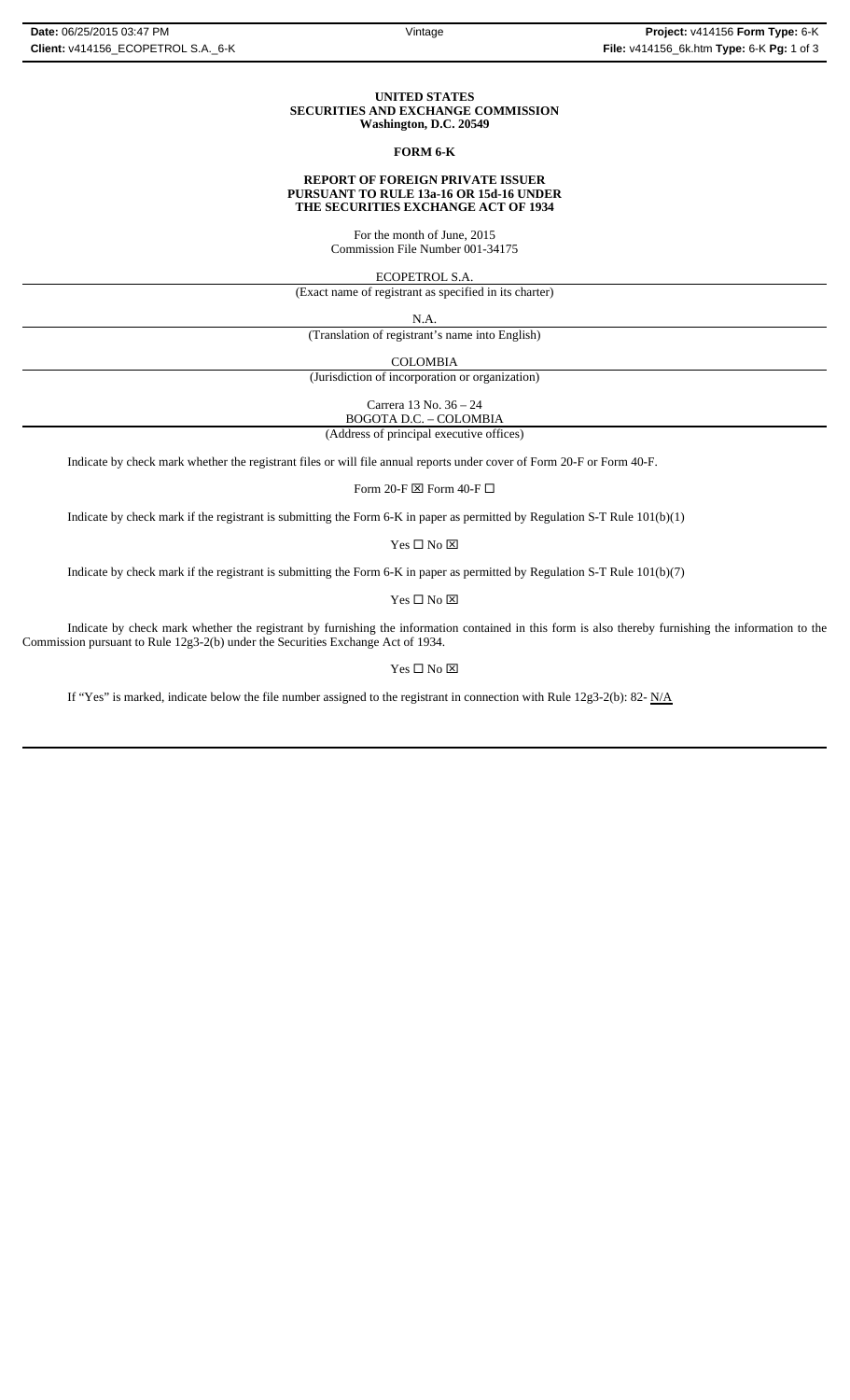### **ECOPETROL S.A. ANNOUNCES DEPARTURE ON THE VICE-PRESIDENCY OF REFINING AND INDUSTRIAL PROCESSES**

Ecopetrol S.A. (BVC: ECOPETROL; NYSE: EC; TSX: ECP), hereby announces the departure of Mr. Pedro Rosales Navarro from his position as Vice-President of Refining and Industrial Processes.

The Company is grateful for and acknowledges Mr. Rosales Navarro's personal qualities and contributions made throughout the 25 years he dedicated to Ecopetrol, first as Vice-President of Transportation, then as Executive Vice-President of Downstream and finally as Vice-President of Refining and Industrial Processes.

Mr. Orlando Díaz Montoya, engineer and current manager of the Refinería de Barrancabermeja*,* will be temporarily in charge of the Vice-Presidency of Refining and Industrial Processes until the conclusion of the recruitment process to select Mr. Rosales Navarro's replacement.

As a result of the foregoing, Mr. Rosales Navarro is no longer an alternate legal representative of Ecopetrol S.A.

**Bogota, June 25 de 2015**

---------------------------------------

*Ecopetrol is the largest company in Colombia and is an integrated oil and gas company; it is among the top 40 oil companies in the world and among the top four oil companies in Latin America. Besides Colombia – where it generates over 60% of the national production – it has exploration and production activities in Brazil, Peru and the US (Gulf of Mexico). Ecopetrol owns the largest refinery in Colombia, most of the pipeline and multi-product pipeline network in the country, and is significantly increasing its participation in bio-fuels.* 

*This release contains statements that may be considered forward looking statements within the meaning of Section 27A of the U.S. Securities Act of 1933 and Section 21E of the U.S. Securities Exchange Act of 1934. All forward-looking statements, whether made in this release or in future filings or press releases or orally, address matters that involve risks and uncertainties, including in respect of the Company's prospects for growth and its ongoing access to capital to fund the Company's business plan, among others. Consequently, changes in the following factors, among others, could cause actual results to differ materially from those included in the forward-looking statements: market prices of oil and gas, our exploration and production activities, market conditions, applicable regulations, the exchange rate, Ecopetrol's competitiveness and the performance of Colombia's economy and industry, to mention a few. We do not intend, and do not assume any obligation to update these forward-looking statements.*

#### **For further information, please contact:**

**Head of Corporate Finance and Investor Relations (a)** María Catalina Escobar Hoyos Phone: (+571) 234 5190 E-mail: investors@ecopetrol.com.co

**Media Relations (Colombia)**  Jorge Mauricio Tellez Phone: + 571-234-4329 e-mail: mauricio.tellez@ecopetrol.com.co